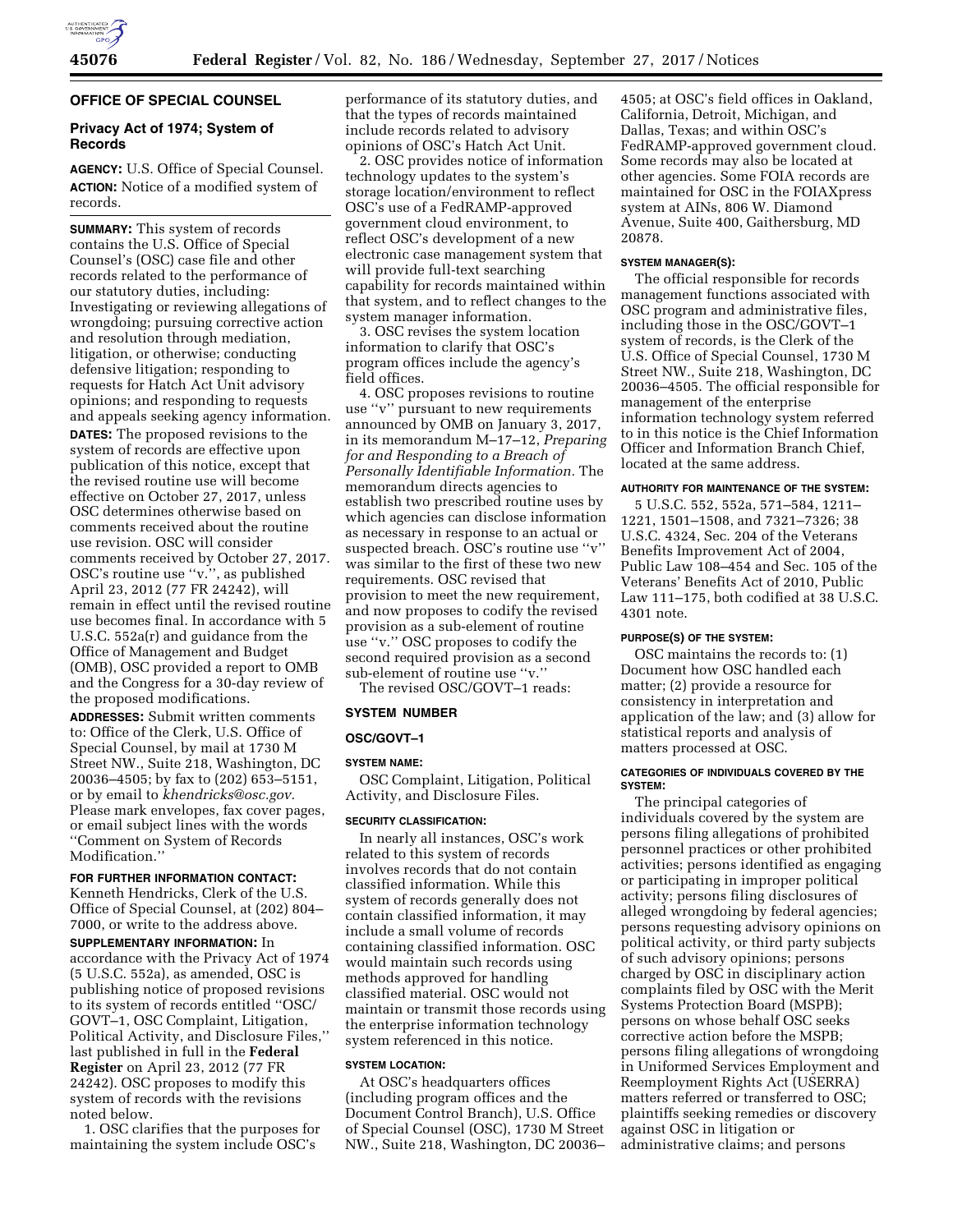filing requests for information or administrative appeals under the Freedom of Information Act (FOIA) or the Privacy Act.

## **CATEGORIES OF RECORDS IN THE SYSTEM:**

The principal types of records in the system are complaints alleging prohibited personnel practices, improper political activity, or other violations of law or regulation; disclosures of information about alleged wrongdoing by federal agencies; written requests that result in formal advisory opinions on political activity; allegations of USERRA violations; litigation documents served on or filed by OSC in litigation; correspondence with persons (or their representatives) filing such complaints, disclosures, requests, or litigation; communications with other agencies, entities, or individuals referring matters to OSC for review or investigation; exhibits and other documentation received from filers and requesters, governmental entities or third parties; interview records, including notes, summaries, or transcripts; affidavits; reports or other summaries of investigation; factual and legal summaries or analyses; administrative determinations; referrals to other governmental entities for appropriate action; records created or compiled in connection with litigation by or against OSC, or pertinent to OSC operations; records relating to attempts to resolve matters as part of OSC's Alternative Dispute Resolution (ADR) Program; records of or related to OSC's FOIA and Privacy Act Program, including but not limited to, requests, appeals, and decisions; information about complaints, disclosures, requests and litigation maintained in OSC's electronic case tracking system; and other correspondence and documents created or obtained in the performance of OSC functions under 5 U.S.C. 1211– 1221, 1501–1508, and 7321–7326; 5 U.S.C. 552 and 552a; 38 U.S.C. 4324, and other applicable law, regulation, or OSC memoranda of understanding.

#### **RECORD SOURCE CATEGORIES:**

Information in this system of records is obtained from a variety of sources, consisting of complainants or others on whose behalf allegations, disclosures of information, or requests for information, have been submitted or referred to OSC; legal, congressional, or other representatives or points of contact; other government bodies; witnesses and subjects in matters under review; principals involved in litigation matters, including parties and their representatives; and other persons or entities furnishing information pertinent to the discharge of functions for which OSC is responsible.

#### **ROUTINE USES OF RECORDS MAINTAINED IN THE SYSTEM, INCLUDING CATEGORIES OF USERS AND PURPOSES OF SUCH USES:**

The following routine uses permit OSC to:

a. Disclose information to appropriate federal entities with subject matter expertise to the extent necessary to obtain advice on any authorities, programs, or functions associated with records in this system;

b. Disclose information to the Office of Personnel Management (OPM) pursuant to Civil Service Rule 5.4 (5 CFR 5.4), or obtain an advisory opinion concerning the application or effect of civil service laws, rules, regulations, or OPM guidelines in particular situations;

c. Disclose to the Equal Employment Opportunity Commission or any other agency or office concerned with the enforcement of the anti-discrimination laws, information concerning any allegation or complaint of discrimination based on race, color, religion, sex, national origin, age, or handicapping condition;

d. Disclose information to the MSPB or the President upon the filing or referral of a disciplinary action complaint against an employee on the basis of an OSC investigation;

e. Disclose information to an agency, the MSPB, OPM, or the President, under 5 U.S.C. 1214, the results of investigations which disclose reasonable grounds to believe a prohibited personnel practice has occurred, exists, or is to be taken;

f. Disclose information to Congress in connection with the submission of an annual report on activities of the Special Counsel;

g. Disclose information: 1. To any agency or person, regarding allegations of prohibited personnel practices or other prohibited activity, or prohibited political activity filed against an agency or any employee thereof, for the purpose of conducting an investigation; resolving an allegation before OSC by settlement or otherwise; or giving notice of the status or outcome of an investigation;

2. to an agency, Office of Inspector General, complainant (whistleblower), the President, Congressional Committees, or the National Security Advisor regarding violations of law, rule, or regulation, or other disclosures under 5 U.S.C. 1213 for the purposes of transmitting information or reports as required under that statute; or in giving notice of the status or outcome of a review;

h. Disclose information to any source from which additional information is

requested (to the extent necessary to identify the individual, inform the source of the purpose(s) of the request, and to identify the type of information requested), where necessary to obtain information relevant to an agency decision concerning: The hiring or retention of an employee; the issuance of a security clearance; the classification of a job; the conducting of a security or suitability investigation of an individual; the letting of a contract; or the issuance of a license, grant, or other benefit;

i. Disclose information to the Office of Management and Budget (OMB) at any stage in the legislative coordination and clearance process in connection with private relief legislation, as set forth in OMB Circular No. A–19;

j. Provide information to a congressional office from the record of an individual in response to an inquiry from that congressional office (made at the written request of that individual);

k. Furnish information to the National Archives and Records Administration (NARA) in records management inspections conducted under authority of 44 U.S.C. 2904 and 2906, or other functions authorized by laws, regulations, and policies governing NARA operations and OSC records management responsibilities;

l. Disclose information when consulting with, or referring a record to, another Federal entity for the purpose of making a decision on a request for information under the FOIA or the Privacy Act; or to the Office of Government Information Services established at NARA by the Open Government Act of 2007, which amended the FOIA, for the purpose of conducting mediation and otherwise resolving disputes under FOIA;

m. Disclose records to the Department of Justice (DOJ) when:

1. Any of the following entities or individuals is a party to litigation or has an interest in litigation:

A. The OSC;

B. Any employee of the OSC in his or her official capacity;

C. Any employee of the OSC in his or her individual capacity whom DOJ has been asked or agreed to represent; or

D. The United States, where the OSC determines that the OSC will be affected by the litigation; and

2. When the OSC determines that use of the records by the DOJ is relevant and necessary to the litigation;

n. Disclose records in a proceeding before a court or adjudicative body, before which the OSC is authorized to appear, when: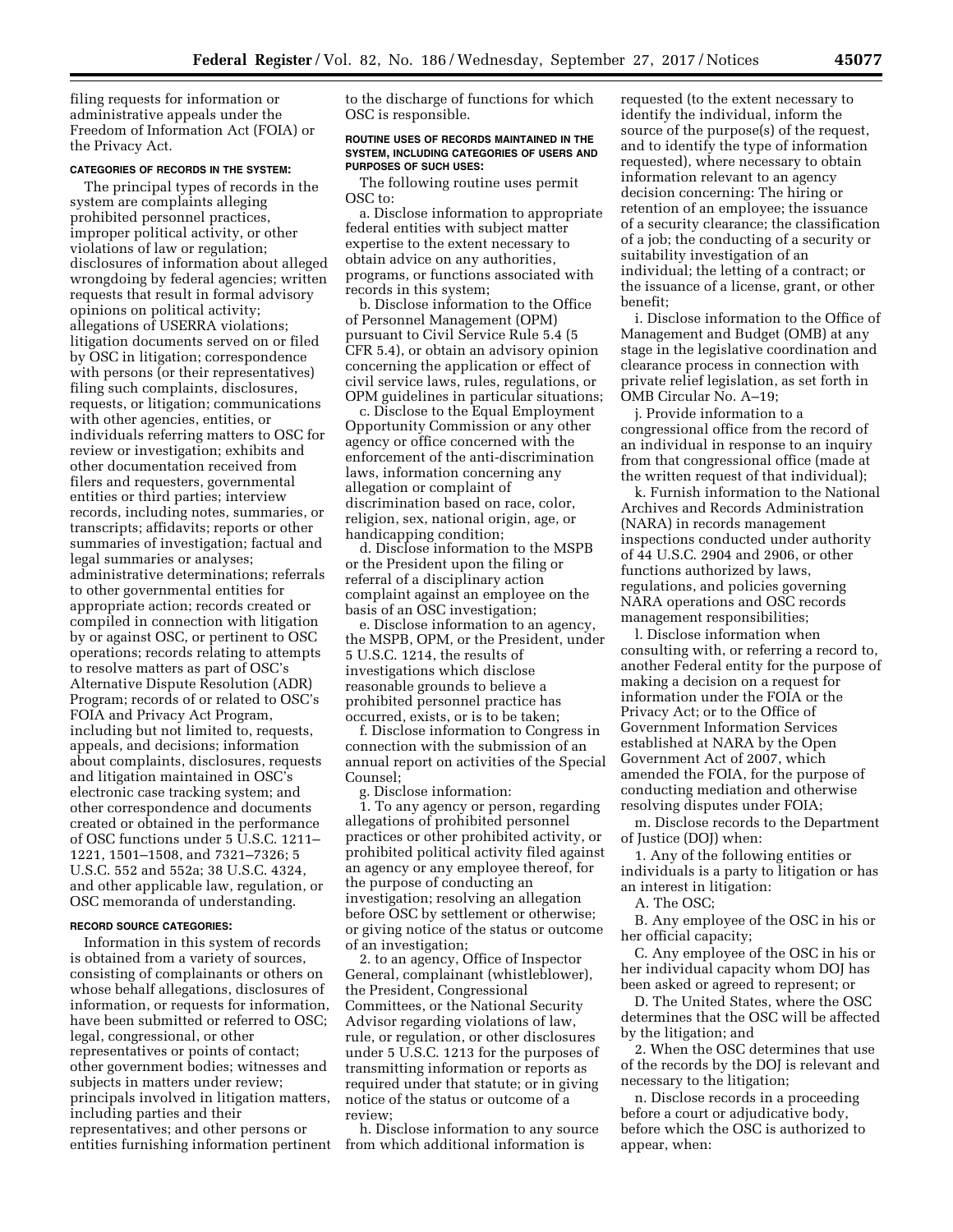1. Any of the following entities or individuals is a party to, or has an interest in the proceedings:

A. The OSC;

B. Any employee of the OSC in his or her official capacity;

C. Any employee of the OSC in his or her individual capacity whom OSC has agreed to represent; or

D. The United States, where the OSC determines that the OSC will be affected by the proceedings; and

2. When the OSC determines that use of the records is relevant and necessary to the proceedings;

o. Disclose information to the MSPB to aid in the conduct of special studies by the Board under 5 U.S.C. 1204(a)(3);

p. Disclose information to an Office of Inspector General (OIG) or comparable internal inspection, audit, or oversight office of an agency for the purpose of facilitating the coordination and conduct of investigations and review of allegations within the purview of both the OSC and the agency OIG or comparable office; or in notifying an OIG (or comparable office) of the disposition of matters referred by the OIG (or comparable office) to the OSC;

q. Disclose information to the news media and the public when (1) the matter under investigation has become public knowledge, (2) the Special Counsel determines that disclosure is necessary to preserve confidence in the integrity of the OSC investigative process or is necessary to demonstrate the accountability of OSC officers, employees, or individuals covered by this system, or (3) the Special Counsel determines that there exists a legitimate public interest (*e.g.,* to demonstrate that the law is being enforced, or to deter the commission of prohibited personnel practices, prohibited political activity, and other prohibited activity within the OSC's jurisdiction), except to the extent that the Special Counsel determines in any of these situation that disclosure of specific information in the context of a particular case would constitute an unwarranted invasion of personal privacy;

r. Disclose information to the U.S. Department of Labor (DOL) about OSC's referral of a complaint alleging a violation of veterans preference requirements to DOL for further action under the Veterans' Employment Opportunities Act of 1998; disclose information to DOL or any agency or person as needed to develop relevant information about matters referred by DOL to OSC under 38 U.S.C. 4324 (USERRA); disclose information to DOL or any agency or person as needed to advise on the status or disposition of matters referred by DOL to OSC for

disciplinary action under 5 U.S.C. 1215, or possible litigation under 38 U.S.C. 4324; or disclose information to DOL or any agency or person as needed to develop relevant information about, or to advise on the status or disposition of, matters investigated under a USERRA demonstration project at OSC (Sec. 204, Pub. L. 108–454; Sec. 105 Pub. L. 111– 275); or disclose information to the U.S. Department of Defense, Employer Support of the Guard and Reserve (ESGR), for the purpose of having ESGR mediate USERRA complaints received by or referred to OSC;

s. To disclose records, when OSC has agreed to represent a USERRA complainant under 38 U.S.C. 4324 (a)(2)(A), from the corresponding USERRA investigative file to the relevant USERRA litigation file, and from the relevant USERRA litigation file to the USERRA complainant;

t. Disclose information to agency contractors, experts, consultants, detailees, or non-OSC employees performing or working on a contract, service, or other activity related to the system of records, when necessary to accomplish an agency function related to the system;

u. Make lists and reports available to the public pursuant to 5 U.S.C. 1219; v. Disclose information:

1. To appropriate agencies, entities, and persons when: (1) OSC suspects or has confirmed that there has been a breach of the system of records; (2) OSC has determined that as a result of the suspected or confirmed compromise there is a risk of harm to individuals, OSC (including its information systems, programs, and operations), the Federal Government, or national security; and (3) the disclosure made to such agencies, entities, and persons is reasonably necessary to assist in connection with OSC's efforts to respond to the suspected or confirmed breach or to prevent, minimize, or remedy such harm;

2. To another Federal agency, or Federal entity when OSC determines that information from this system of records is reasonably necessary to assist the recipient agency or entity in (1) responding to a suspected or confirmed breach or (2) preventing, minimizing, or remedying the risk of harm to individuals, the recipient agency or entity (including its information systems, programs, and operations), the Federal Government, or national security, resulting from a suspected or confirmed breach.

w. Disclose pertinent information to the appropriate federal, state, or local agency responsible for investigating, prosecuting, enforcing, or implementing a statute, rule, regulation, or order where OSC becomes aware of a violation or potential violation of civil or criminal law or regulation; and to OPM and the OMB pursuant to 5 U.S.C. 1214;

x. Disclose information to the Integrity Committee established under section 11(d) of the Inspector General Act of 1978, when needed because of receipt, review or referral to the Integrity Committee under section 7(b) of Public Law 110–409; or as needed for a matter referred to OSC by the Integrity Committee; and

y. Disclose information to the DOJ and/or the Federal Bureau of Investigation for inclusion in the National Instant Criminal Background Check System (NICS), pursuant to the reporting requirements of the Brady Handgun Violence Prevention Act, as amended by the NICS Improvement Amendments Act of 2007.

### **POLICIES AND PRACTICES FOR STORAGE OF RECORDS:**

These records are stored in a variety of media, primarily consisting of file folders, computer storage equipment, and the government cloud. Access is limited to those agency personnel who have an official need for access to perform their duties. OSC requires new employees to read and acknowledge agency directives, including on information technology user roles and responsibilities, records management, and privacy protection. OSC requires all employees to complete annual cybersecurity awareness training.

#### **POLICIES AND PRACTICES FOR RETRIEVAL OF RECORDS:**

Some files in this system of records are retrievable through full-text search capability, including by the names of key individuals or agencies involved (including, complainants or requesters; persons on whose behalf OSC seeks corrective action; subjects identified in disciplinary proceedings, warning letters, or other determinations; legal, congressional, or other representatives or points of contact; or key witnesses), although files are generally retrieved by the name of: (a) The complainant alleging a prohibited personnel practice, or other prohibited activity; (b) the alleged subject of a complaint about prohibited political activity; (c) the person filing an allegation through the OSC whistleblower disclosure channel; (d) the name of the person filing a request for an advisory opinion on political activity, or the third-party subject of such advisory opinions; (e) the name of the person on whose behalf OSC seeks corrective action, or the